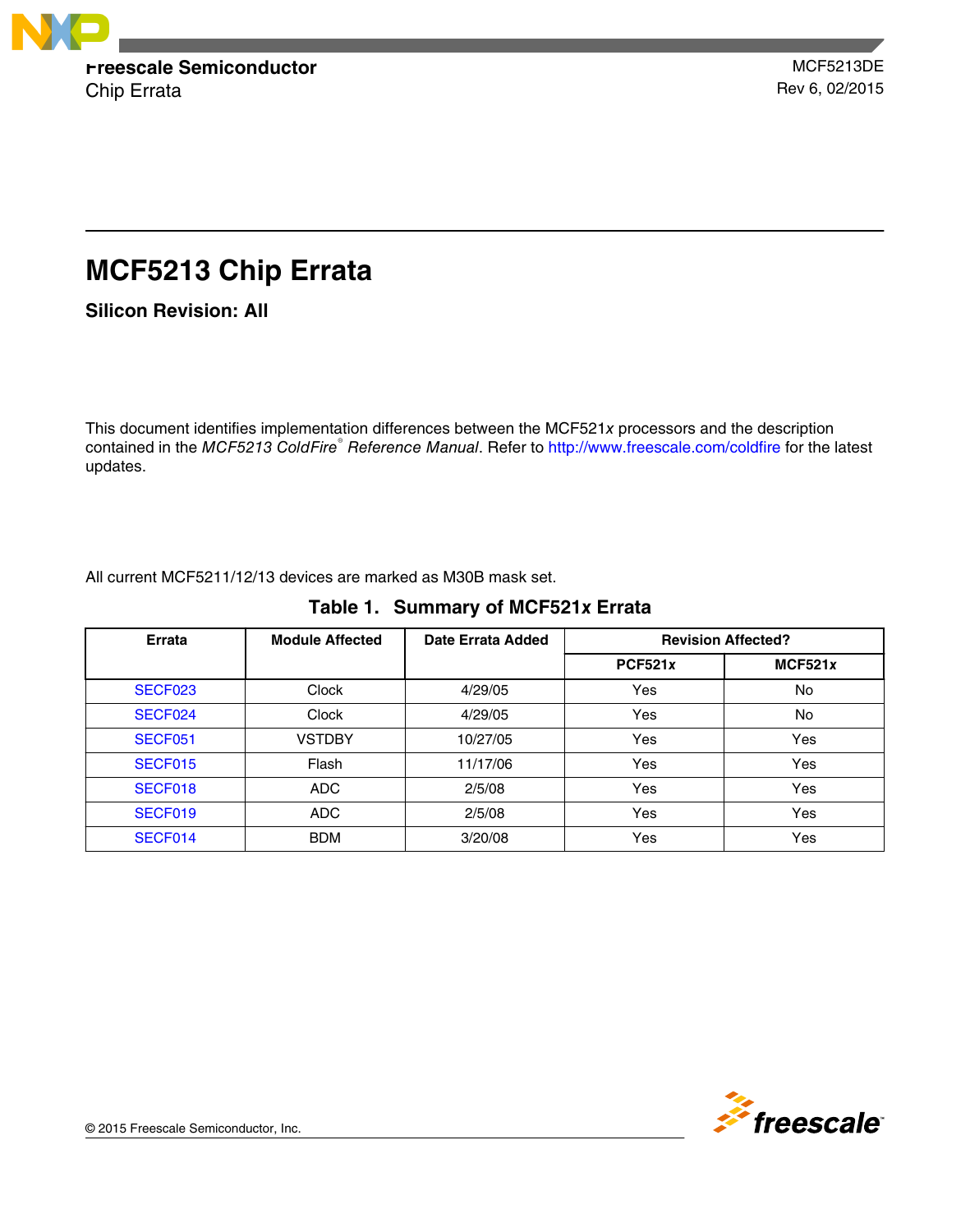<span id="page-1-0"></span>

The table below provides a revision history for this document.

| Rev. No. | Date    | <b>Substantive Changes</b>                                                                                                 |
|----------|---------|----------------------------------------------------------------------------------------------------------------------------|
| 0        | 5/2005  | Initial release                                                                                                            |
|          | 10/2005 | Added column to Table 1 showing part numbers affected. Also added<br>statement that 'MCF 'prefix devices are not affected. |
| 2        | 10/2005 | Added SECF051 and updated Table 1.                                                                                         |
| 2.1      |         | Added "Part number affected: All devices" to SECF051                                                                       |
| 3        | 11/2006 | Added SECF015 Updated Table 1.                                                                                             |
|          |         | Text changes for grammar and punctuation.                                                                                  |
| 4        | 3/2008  | Added SECF018 and SECF019. Updated Table 1.                                                                                |
| 5        | 3/2008  | <b>Added SECF014</b>                                                                                                       |
| 6        | 02/2015 | <b>Updated SECF015</b>                                                                                                     |

### **Table 2. Document Revision History**

## **SECF023: Input Clock is Ignored When the External Oscillator is Configured as the Reference Clock**

- **Errata type:** Silicon
- **Affects:** Clock

**Description:** When configuring the device to use an external oscillator as the reference clock, the input clock is ignored and the clock output is generated from the on-chip oscillator (OCO).

- **Workaround:** Place the device into one of the external crystal modes (CLKMOD[1:0] = 01 or CLKMOD[1:0] = 11) and input an external oscillator on the EXTAL pin.
	- If the PLL is enabled (CLKMOD[1:0] = 11), the valid external oscillator range is 2 to 10MHz.
	- If the PLL is disabled (CLKMOD[1:0] = 01), the valid external oscillator range is 0 to 80MHz.

**Fix plan:** Fixed in devices with an MCF prefix in the part number.

## **SECF024: Clock has Jitter of +/-10 Percent When PLL is Enabled**

| <b>Errata type: Silicon</b> |                                                                                                                                                                                                                                             |
|-----------------------------|---------------------------------------------------------------------------------------------------------------------------------------------------------------------------------------------------------------------------------------------|
| Affects:                    | Clock                                                                                                                                                                                                                                       |
|                             | <b>Description:</b> When the PLL is enabled, the resulting clock has jitter of $+/-10$ percent. This behavior is<br>independent of the input clock source.                                                                                  |
|                             | Workaround: Set bit 2 in the oscillator test register (IPSBAR + 0x120006) after powering on the processor.<br>Do not disturb the other bit settings of this register. Therefore, bit 2 should be ORed into the<br>default register setting. |
|                             | The contract of the contract of the contract of the contract of the contract of the contract of the contract of                                                                                                                             |

**Fix plan:** Fixed in devices with an MCF prefix in the part number.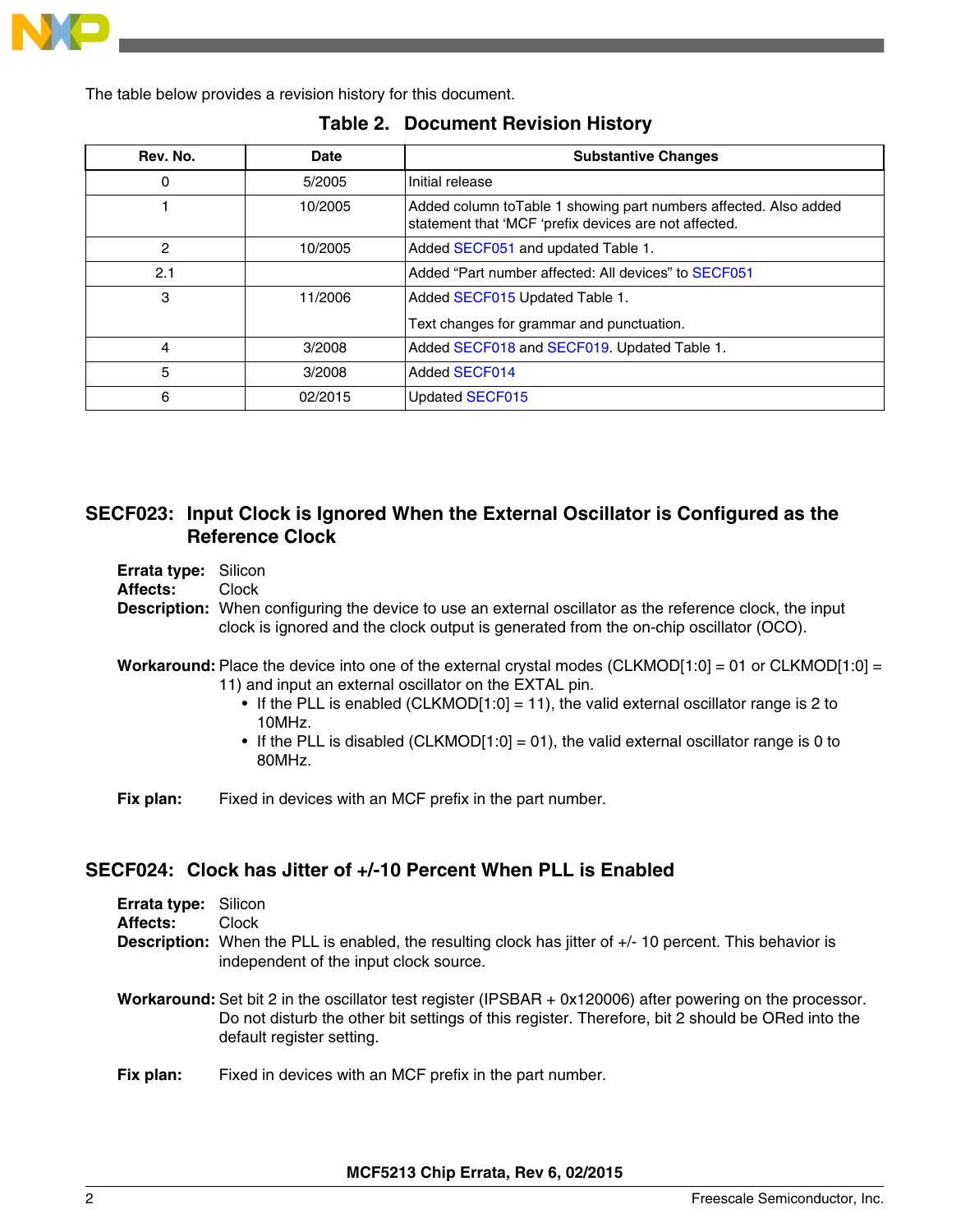<span id="page-2-0"></span>

## **SECF051: Non-functional RAM Standby Supply**

| Errata type: Silicon |                                                                                                                                                                                                                                                                                            |
|----------------------|--------------------------------------------------------------------------------------------------------------------------------------------------------------------------------------------------------------------------------------------------------------------------------------------|
| Affects:             | <b>VSTDBY</b>                                                                                                                                                                                                                                                                              |
|                      | <b>Description:</b> The $V_{STDRY}$ supply is intended to supply power to the on-chip SRAM when the main power<br>supply, $V_{DD}$ , is removed. However, when $V_{STDBY}$ is a higher voltage than $V_{DD}$ , the $V_{STDBY}$<br>supply sources power to the entire $V_{DD}$ supply rail. |
|                      | <b>Workaround:</b> $V_{\text{STDRY}}$ should be connected to the $V_{\text{DD}}$ supply. The STOP low-power mode should be used to<br>conserve RAM contents and meet power savings requirements. V <sub>STDBY</sub> should not exceed                                                      |

 $V_{DD} + 0.3V$ .

**Fix plan:** Currently, there are no plans to fix this.

## **SECF015: Internal Flash Speculation Address Qualification Incomplete**

| Errata type: Silicon |  |
|----------------------|--|
|----------------------|--|

**Affects:** Flash controller

**Description:** The flash controller uses a variety of advanced techniques, including two-way 32-bit bank interleaving, address speculation, and pipelining to improve performance. An issue involving a complex series of interactions between the local flash controller and other memory accesses (internal SRAM, EIM, or SDRAM) has been uncovered. In rare instances, the interaction between a non-flash memory access and a flash access can result in incorrect data usage for a read operation. This may produce unexpected exceptions, incorrect execution, or silent data corruption.

> The problem requires two accesses where the modulo (flash size) address and address mask configuration are the same for both a flash access and a non-flash access that occur close in time.

**Workaround: Workaround Step 1 (Always do this)**: Use FLASHBAR[6] to disable the address speculation mechanisms of the flash controller. The default configuration ( $FLASHBAR[6] = 0$ ) enables the address speculation. If FLASHBAR[6] equals 1, address speculation is disabled. Core performance may be degraded from 4% – 9%, depending heavily on application code.

#### **NOTE**

FLASHBAR[6] is user accessible via the movec instruction. FLASHBAR[6] always reads back as 0.

#### **NOTE**

On MCF528x and MCF521x devices FLASHBAR[6] is already set to 1 for datecodes XXX0327 and later. The bit still reads back as 0.

**Workaround Step 2a (Select one of the step 2 options to use)**: Construct the device memory map so the flash and SRAM spaces are disjoint within the modulo-(flash\_size) addresses. In some cases if this approach is selected, the upper portion of the flash memory might be unused and the SRAM be mapped to this unused flash space.

Consider an example where the flash memory size is 256 Kbytes and the on-chip SRAM size is 32 Kbytes. If 224 Kbytes or less of flash are used, the SRAM can be based at the upper 32 Kbytes (within the modulo-256 Kbyte address) of the flash address space:

Flash: size =  $0x40000$ , base =  $0x000000000$ RAM:  $size = 0x08000$ , base =  $0x80038000 =$  RAM BASE+(256-32) Kbytes

#### **MCF5213 Chip Errata, Rev 6, 02/2015**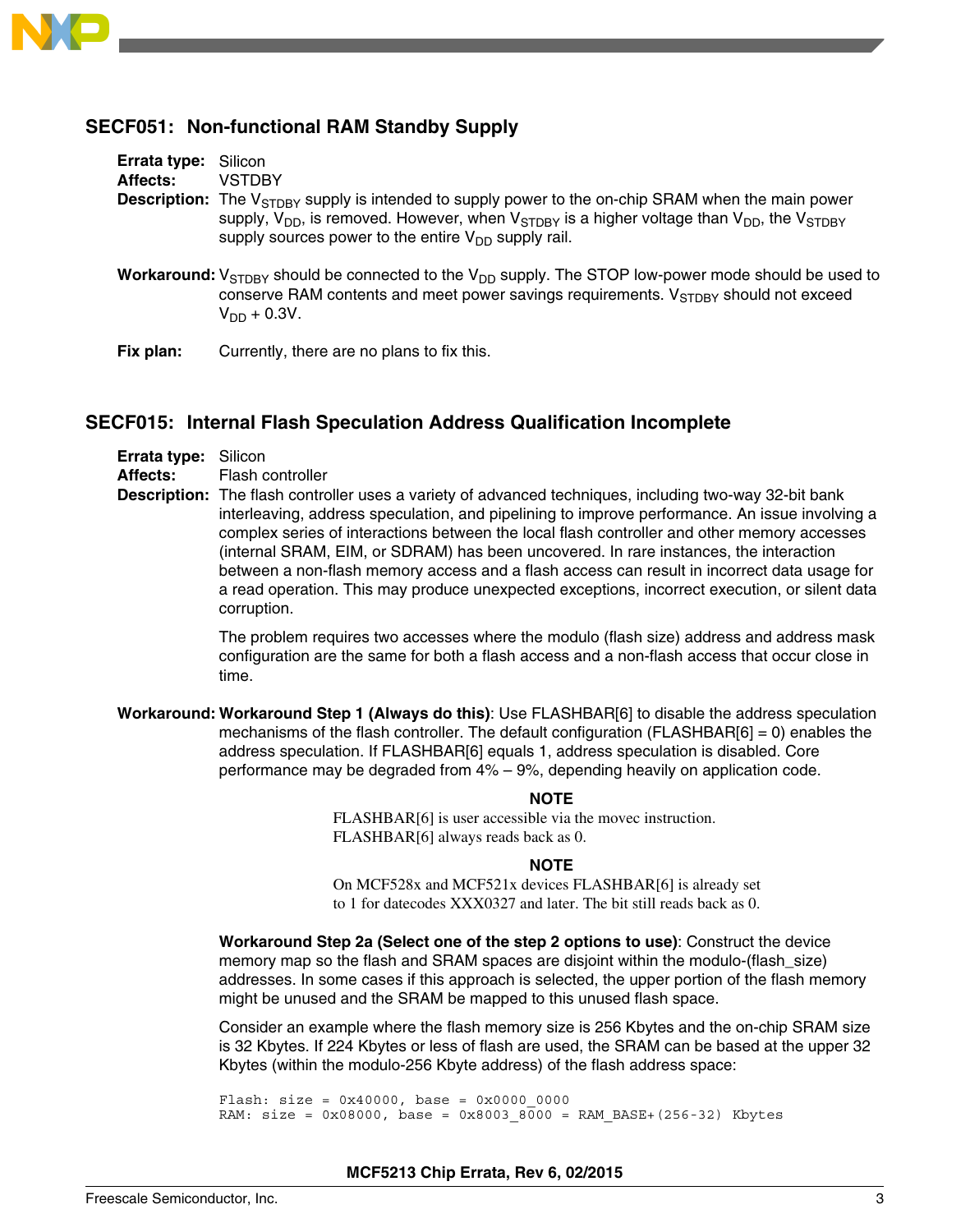<span id="page-3-0"></span>

where the flash and SRAM base addresses are unique BA[31:16].

In summary, this approach can be applied if the combined size of the used flash and used SRAM is less than the total flash size, with the flash contents justified to the lower address range and the SRAM contents justified to the upper address range.

**Workaround Step 2b (Select one of the step 2 options to use)**: Separate the contents of the SRAM and the flash memory into exclusive categories and use the address space mask bits in FLASHBAR and RAMBAR to restrict accesses. For example, if the flash contains only instructions and the SRAM contains only operands (all data), the appropriate address space mask fields are specified to prevent flash and SRAM accesses from overlapping.

**Workaround Step 3a (Select one of the step 3 options to use if external parallel memory is used in the system)**: Do not enable caching of external memories. With caching disabled the timing requirements for an issue to occur will not be met, so this will prevent conflicts between flash and external parallel memory accesses through the EIM or SDRAMC.

**Workaround Step 3b (Select one of the step 3 options to use if external parallel memory is used in the system)**: Separate the contents of the EIM and/or SDRAM and the flash memory into exclusive categories and use the address space mask bits in FLASHBAR, CSMRn, and DMRn to restrict accesses. For example, if the flash contains only instructions and the SDRAM contains only operands (all data), the appropriate address space mask fields are specified to prevent flash and SRAM accesses from overlapping.

**Fix plan:** Currently, there are no plans to fix this.

## SECF018: ADC Might Give Erroneous Results if V<sub>REFH</sub> and V<sub>REFL</sub> are Not at the Same **Potential as V<sub>DDA</sub>** and V<sub>SSA</sub> Respectively

**Errata type:** Silicon

**Affects:** ADC

**Description:** The ADC could produce an error if the ADC reference voltage VREFH is below the analog supply voltage VDDA, or if the ADC reference voltage VREFL is above analog ground VSSA by more than 50 mV. The error is that the ADC digital result might jump randomly to an invalid value before returning to a correct value on the next result. The invalid value could be full scale (for example, 0 or 4095) or mid range.

**Workaround:** Connect V<sub>RFFH</sub> directly to V<sub>DDA</sub>. Similarly, connect V<sub>RFFL</sub> to V<sub>SSA</sub>.

**Fix plan:** Currenty, there are no plans to fix this.

## SECF019: ADC Might Give Erroneous Results if the ADC Reference Voltage (V<sub>REFH</sub>) is **Below 3.1 V**

| <b>Errata type:</b> Silicon |                                                                                                                                                              |
|-----------------------------|--------------------------------------------------------------------------------------------------------------------------------------------------------------|
| Affects:                    | ADC.                                                                                                                                                         |
|                             | <b>Description:</b> If the ADC reference voltage $V_{BFEH}$ is less than 3.1 V, either of the following error conditions<br>could result:                    |
|                             | • Low analog input voltages to the ADC might not be measured properly. (for example,<br>input voltages less than 100 mV might yield measurements equal to 0) |

• The ADC digital result might jump randomly to an invalid value before returning to a correct value on the next result. The invalid value could be full scale (for example, 0 or 4095) or mid range.

#### **MCF5213 Chip Errata, Rev 6, 02/2015**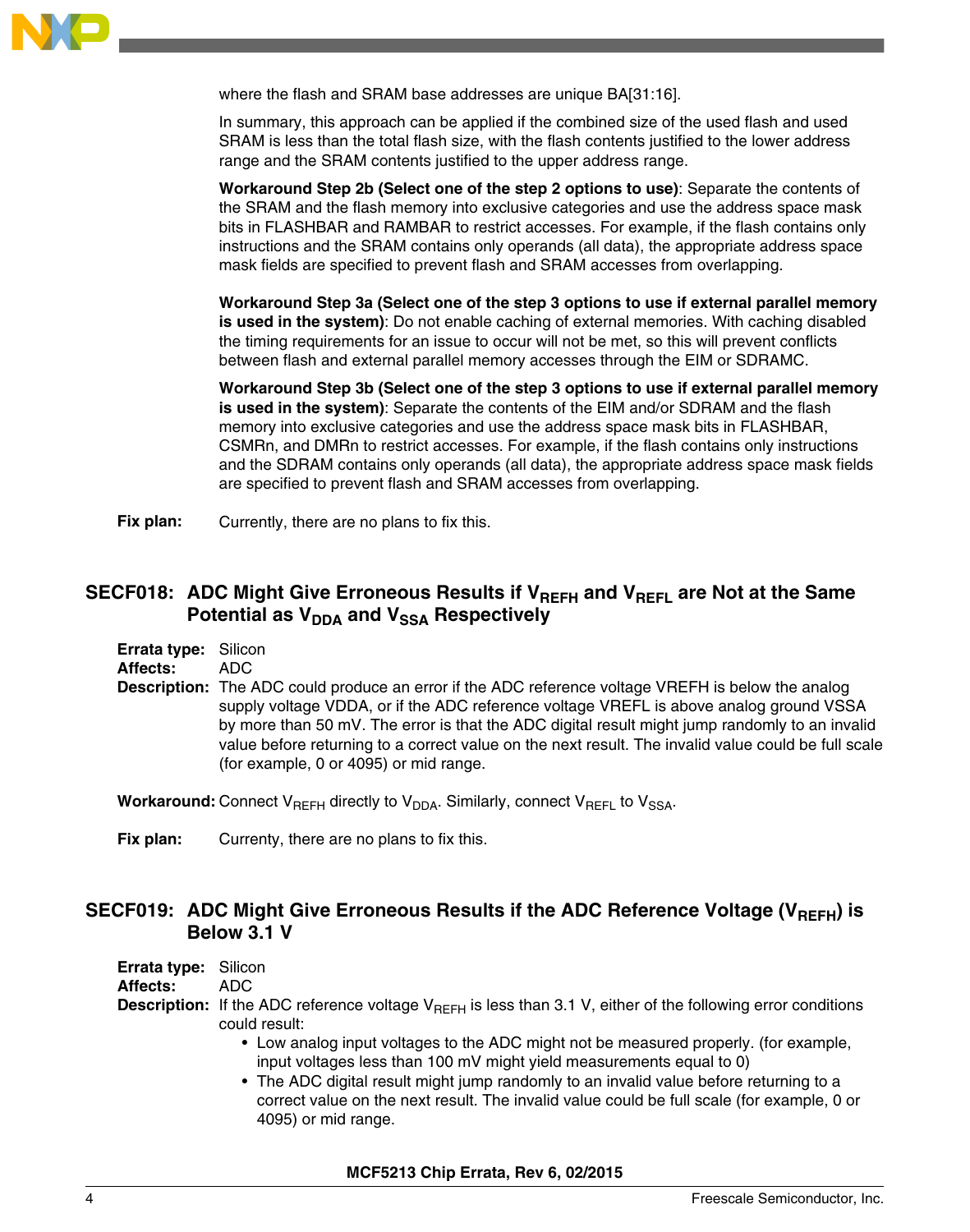<span id="page-4-0"></span>

**Workaround:** Ensure that  $V_{REFH}$  is at or above 3.1 V.

**Fix plan:** Currenty, there are no plans to fix this.

# **SECF014: Level 2 Trigger Operation Controlled by TDR[31]**

| <b>Errata type: Silicon</b> |                                                                                                                    |
|-----------------------------|--------------------------------------------------------------------------------------------------------------------|
| <b>Affects:</b>             | <b>BDM</b>                                                                                                         |
|                             | <b>Description:</b> The TDR[L2T] bit (TDR bit 15) has no effect on the level 2 trigger. Bit 31 of the TDR register |
|                             | provides both trigger response control and logical operation of the level 2 trigger.                               |

**Workaround:** Use the TDR[31] bit to control the logical operation for the level 2 trigger as follows:

- 0 -- Level 2 trigger = PC\_condition & Address\_range & Data\_condition
- 1 -- Level 2 trigger = PC\_condition | (Address\_range & Data\_condition)

Since TDR[31] is also part of the trigger response control, only certain combinations of trigger responses and logical operations are available as shown below:

| TDR[31:30] | Level 2 Trigger                   | <b>Trigger Response</b> |
|------------|-----------------------------------|-------------------------|
| 00         | PC_cond & (Add_range & Data_cond) | Display on DDATA        |
|            |                                   | Processor halt          |
| 10         | PC_cond   (Add_range & Data_cond) | Debug interrupt         |
|            |                                   | Reserved                |

**Table 3. TDR[31:30] Definitions**

Fix plan: Currently, there are no plans to fix this.